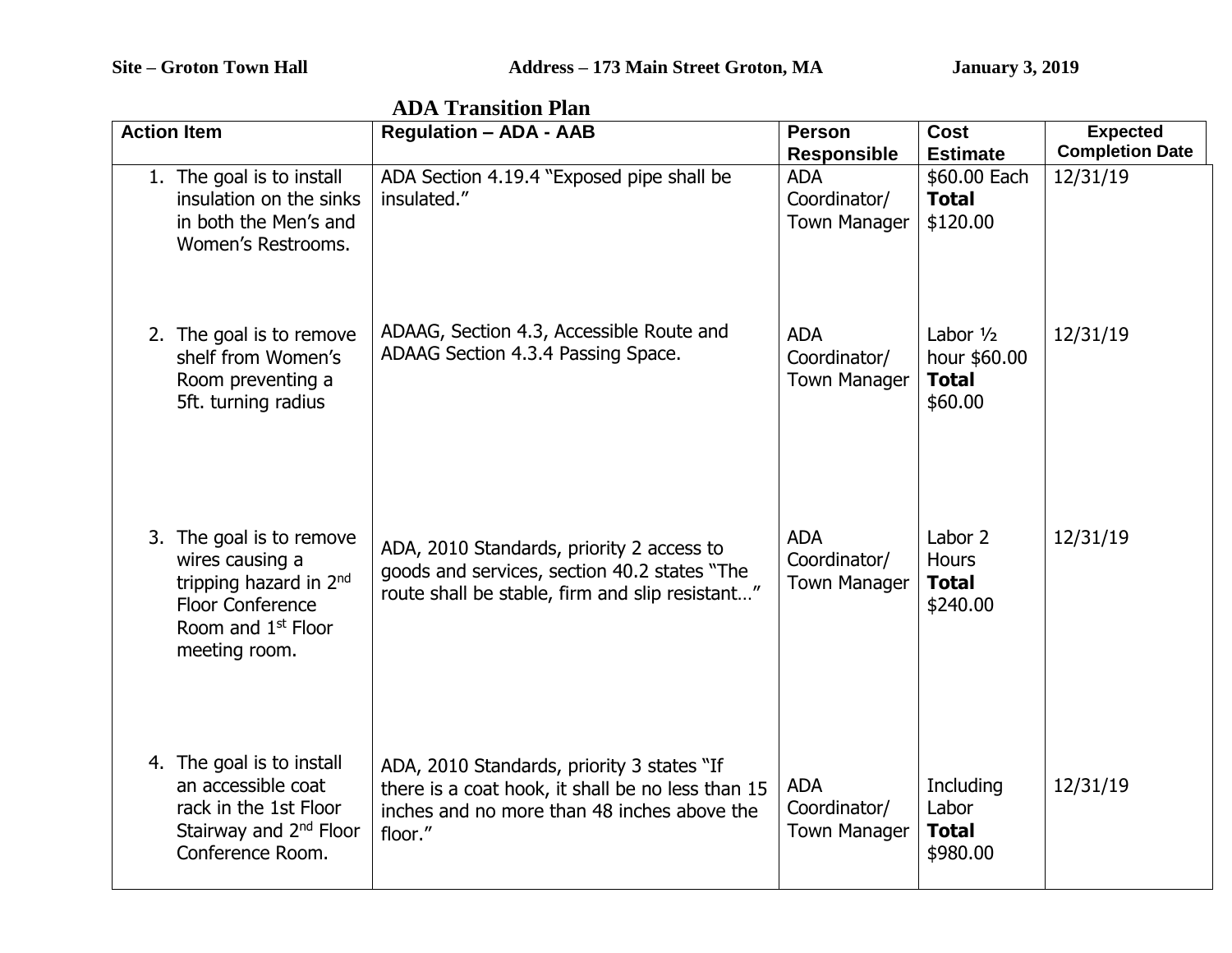|  | 5. The goal is to install a<br>middle railing on the<br>front entrance stairs.                                                           | ADA section 36.304 states "Removal of<br>barriers Installing rails for safety"                                                                                                          | <b>ADA</b><br>Coordinator/<br><b>Town Manager</b> | Railings<br>\$2640.00<br>Labor<br>\$960.00<br><b>Total</b><br>\$3600.00 | 6/30/20  |
|--|------------------------------------------------------------------------------------------------------------------------------------------|-----------------------------------------------------------------------------------------------------------------------------------------------------------------------------------------|---------------------------------------------------|-------------------------------------------------------------------------|----------|
|  | 6. The goal is to<br>Purchase an<br>"Employees Only"<br>raised and lettered<br>sign and install on the<br>wall next to that<br>entrance. | ADA, Employee Only Work Areas (sec 203.9)<br>states "Standards require a more limited level<br>of accessibility in employee work areas"                                                 | <b>ADA</b><br>Coordinator/<br><b>Town Manager</b> | Sign \$85.00<br>Labor 1 Hour<br><b>Total</b><br>\$205.00                | 12/31/19 |
|  | 7. The goal is to raise<br>the height of the HP<br>parking signs.                                                                        | ADA, 2010 Standards, Section 502.6 states<br>"The bottom of the sign is at least 60 inches<br>above the ground"                                                                         | <b>ADA</b><br>Coordinator/<br><b>Town Manager</b> | Labor 3<br><b>Hours</b><br><b>Total</b><br>\$360.00                     | 12/31/19 |
|  | 8. The goal is to move<br>the 2 <sup>nd</sup> HP parking<br>spot away from failing<br>snow and debris and<br>with less slope.            | ADA, 2010 Standards, section 208.3.1,<br>"accessible spaces shall be located on the<br>closest accessible route to the accessible<br>entranceAccessible parking should be<br>dispersed" | <b>ADA</b><br>Coordinator/<br><b>Town Manager</b> | Labor 4<br><b>Hours</b><br><b>Total</b><br>\$480.00                     | 12/31/19 |
|  |                                                                                                                                          |                                                                                                                                                                                         |                                                   |                                                                         |          |